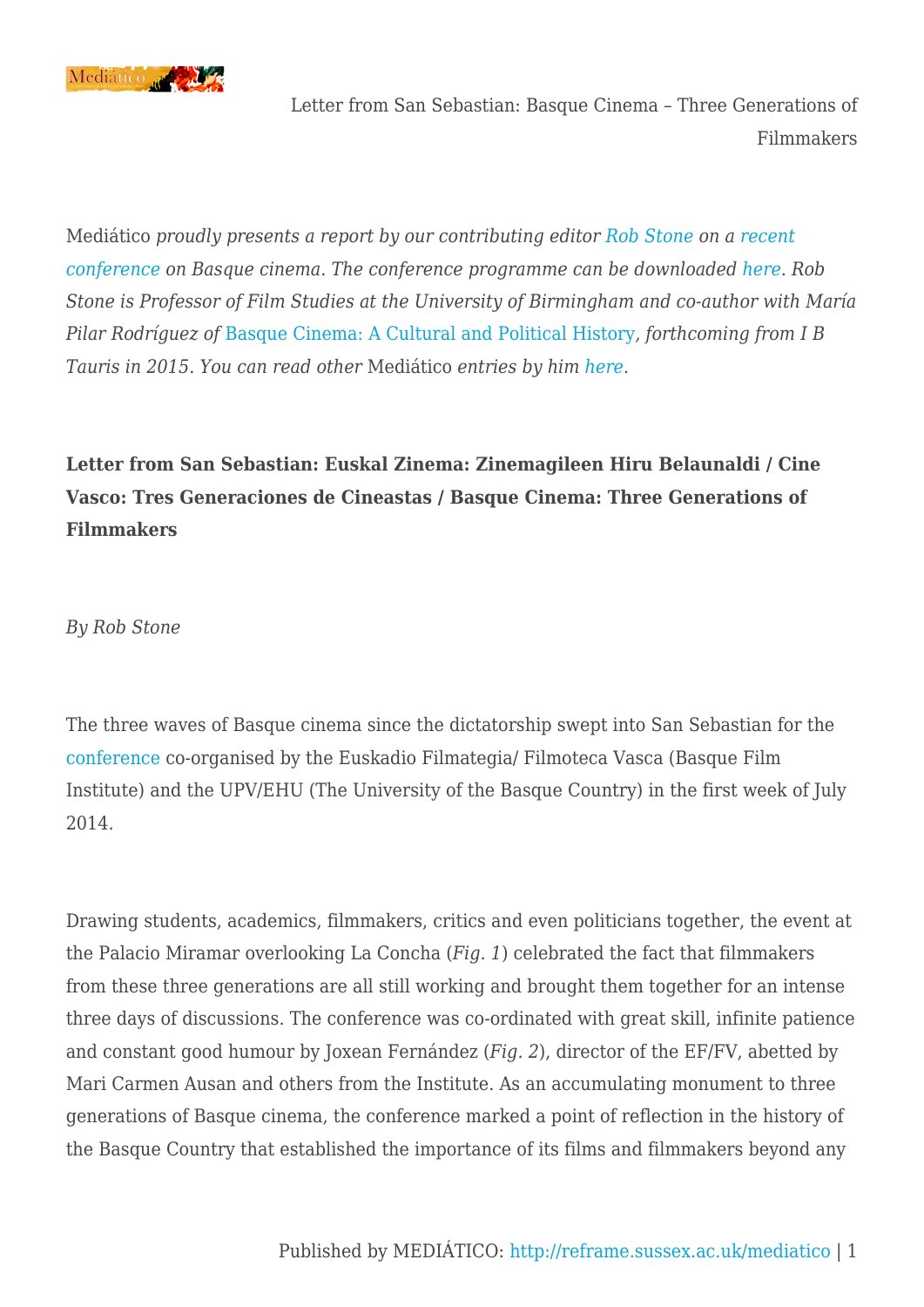

internal arguments about its nature or ignorance from elsewhere of its significance and vitality.



Fig. 1: Palacio Miramar overlooking La Concha beach, San Sebastian. Photo by Rob Stone.



Fig. 2: Joxean Fernández, director of Euskadiko Filmategia/Filmoteca Vasca (Basque Film Institute) opens the conference. Photo by Rob Stone.

The first wave is generally considered to be that which followed recognition of the Autonomous Community of Euskadi in 1978, when the new Basque government set about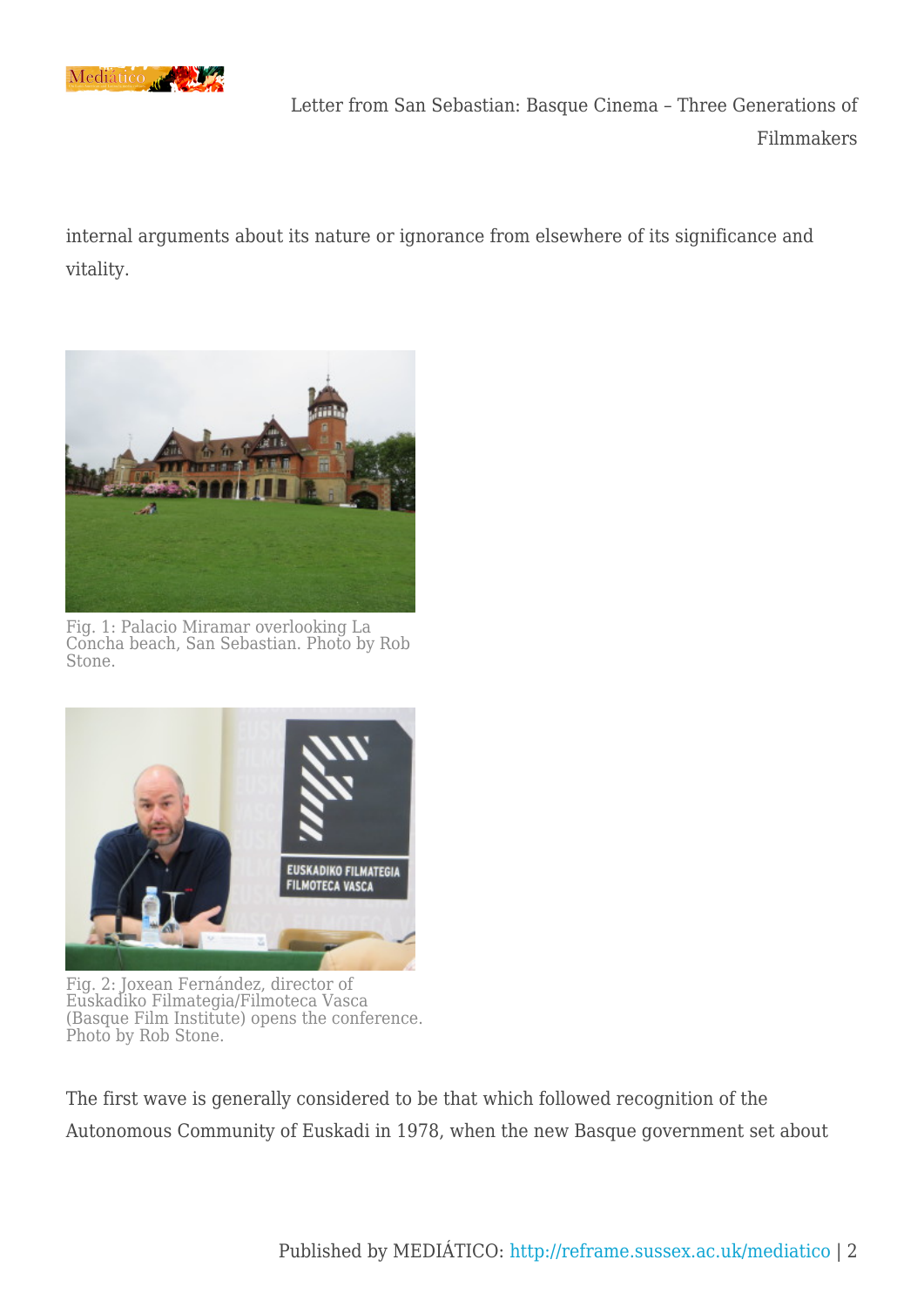

nation-building, in part by generous funding for Basque filmmakers. During the first day of panels and papers this initial wave was essayed by Santos Zunzunegui (UPV/EHU) and Kepa Sojo (UPV/EHU) and ably represented by the key filmmakers (*Fig. 3*) Ana Díez (*Ander eta Yul*), Pedro Olea (*Akelarre*), Imanol Uribe (*La muerte de Mikel*), and Montxo Armendáriz (*Tasio*).



Fig. 3: Ana Díez, Pedro Olea, Imanol Uribe and Montxo Armendáriz. Photo by Juantxo Egaña.

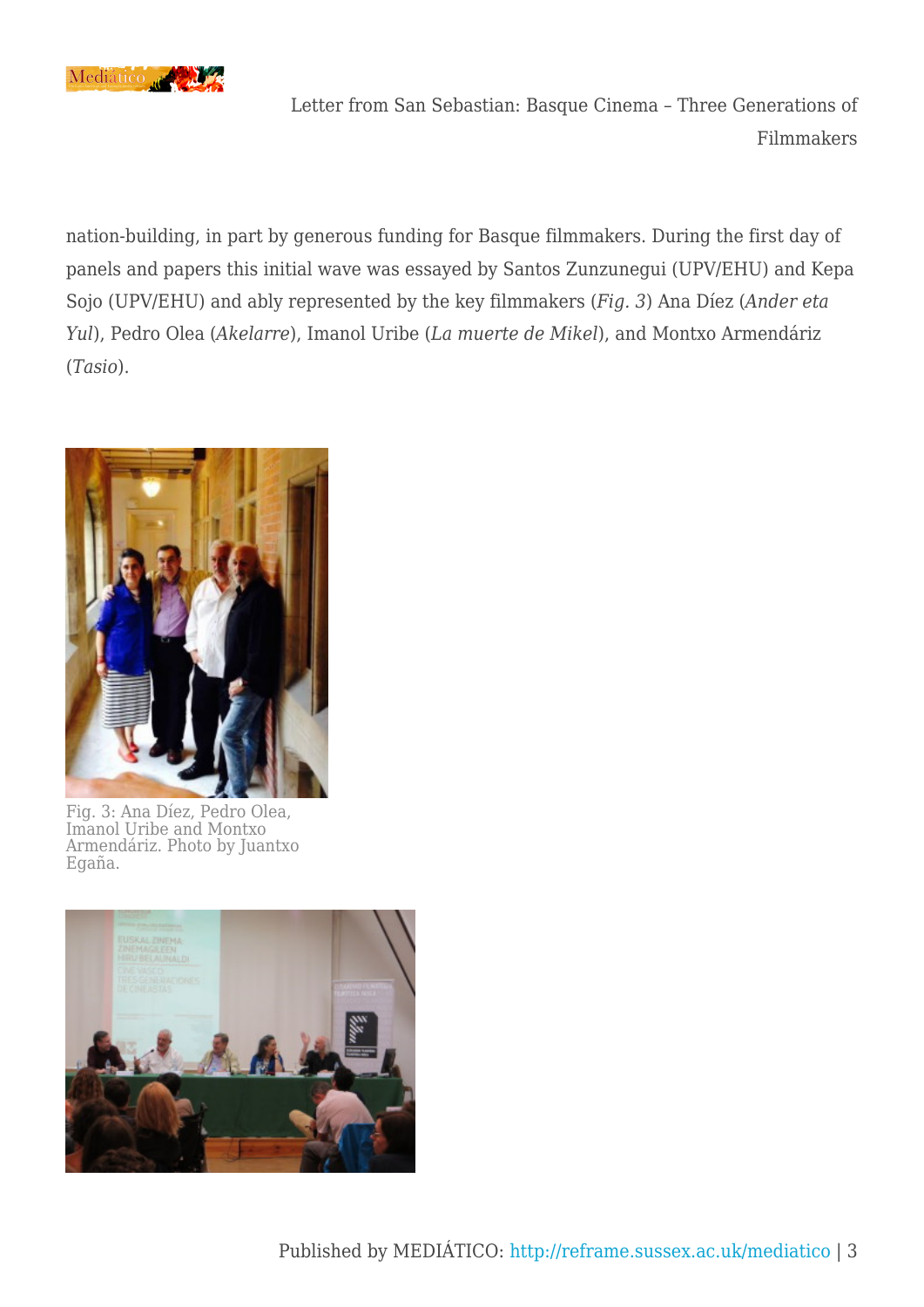

Fig. 4: The first wave panel: Santos Zunzunegui, Imanol Uribe, Pedro Olea, Ana Díez and Montxo Armendáriz. Photo by Rob Stone.

Present in spirit only in the rather sombre round table interview and Q&A (*Fig. 4*) was Victor Erice (*El espíritu de la colmena*), who had been bumped from his plane up from Madrid that morning at the last moment by Iberia; but his absence only added to his reputation for a reclusive nature. The filmmakers present wore their legacy lightly, particularly the vivacious Díez, and offered polite, nostalgia-flavoured responses to the memory-lane line of questioning steered by Zunzunegui and the reverent queries from the rapt audience.

Day two brought the second wave crashing into San Sebastian. Santiago de Pablo (UPV/EHU) provided an impressive overview of the Basque nation on screen and was followed by Carlos Roldán Larreta (UPV/EHU) giving a detailed account of the works associated with the second wave from the nineties to the present day. They were followed by Casilda de Miguel (UPV/EHU) making the case for 'lo femenino' in the history of Basque cinema and a thorough survey of women filmmakers delivered in Euskara by Iratxe Fresneda (UPV/EHU) which revealed all previous histories to be pointedly incomplete. Subsequently, Begoña Vicario examined the condition and status of animation in Basque cinema and Maialen Beloki reflected in Euskara upon her role as programmer of the Basque cinema section of the San Sebastian International Film Festival. Antonio Santamarina of the EF/FV then described the auteurist trajectories of representatives of the second wave before I offered a view of Basque cinema from beyond, one in which arguments over the role of Euskara are a part but not the whole of the argument, by way of a theoretical framework for understanding the development of Basque cinema.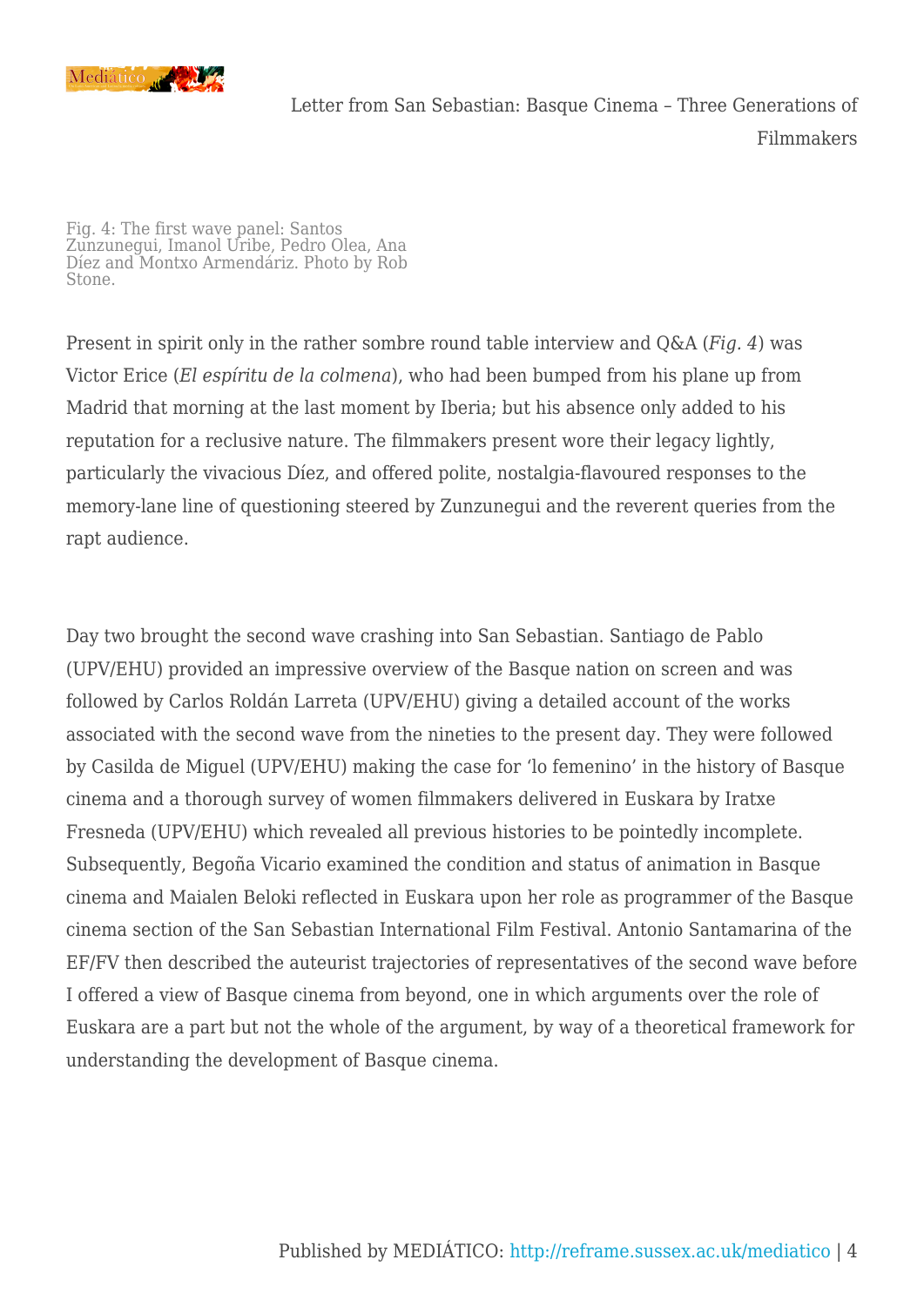



Fig. 5: Daniel Calparsoro, Enrique Urbizu, Juanma Bajo Ulloa and Helena Taberna. Photo by Juantxo Egaña.

The second wave of Basque cinema that concerned all speakers on the second day is generally associated with a burst of auteurist endeavour in the early nineties from five young male filmmakers who left the Basque Country for Madrid (*Fig. 5*): Daniel Calparsoro (*Salto al vacío*), Juanma Bajo Ulloa (*Alas de mariposa*), Enrique Urbizu (*Todo por la pasta*), Álex de la Iglesia (*El día de la bestia*) and Julio Medem (*Vacas*). This time Medem was absent due to filming commitments in the Canary Islands for *Ma Ma* starring Penélope Cruz; but his non-attendance suited his reclusive or at least elusive nature too. In his place (and also that of de la Iglesia, who was apparently on his honeymoon) was Helena Taberna (*Yoyes*) who fits the second generation age-wise but is far removed in terms of trajectory and temperament.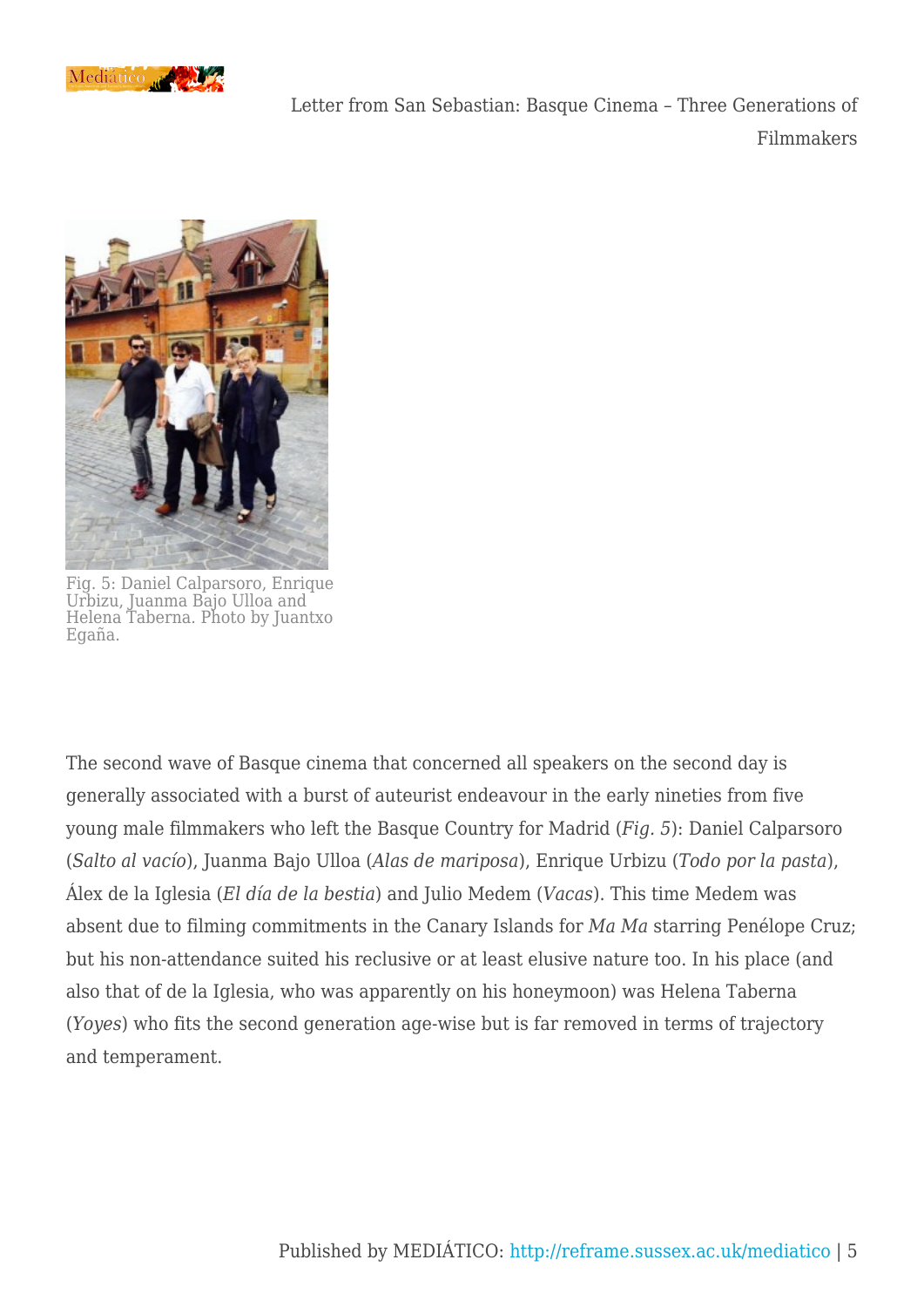



Fig. 6: Second generation panel: Helena Taberna, Enrique Urbizu, Daniel Calparsoro and Juanma Bajo Ulloa. Photo by Rob Stone.

This round-table (*Fig. 6*) for which there was evident media interest and a capacity audience revealed the importance of testosterone in fuelling the films of the early nineties, but also the rather resentful current obsession with financing exhibited by Bajo Ulloa, Calparsoro and Urbizu. Taberna, meanwhile, offered optimistic interjections and insisted upon her friendly disassociation from the tribulations of the three filmmakers whose banter remained fixated on money problems despite attempts by the chair and members of the audience to steer the discussion elsewhere. Claiming to have 'trusted the visual aspect of cinema more than the literary one that had previously dominated Spanish cinema', Bajo Ulloa led the Q&A into a discussion of exactly why this generation of filmmakers had left the Basque Country, although the arguments were not devoid of bitterness and self-justification. 'We'd reached the public, won prizes, we had technical crew, actors and producers,' he argued, 'but all this energy went to Madrid because there was no political foresight to make the best of it. We didn't want hand-outs, we wanted all this potential to be channelled.' Calparsoro concurred: 'We were damned in a way. We didn't speak Euskara so we had to leave. Maybe they didn't think we were sufficiently Basque.'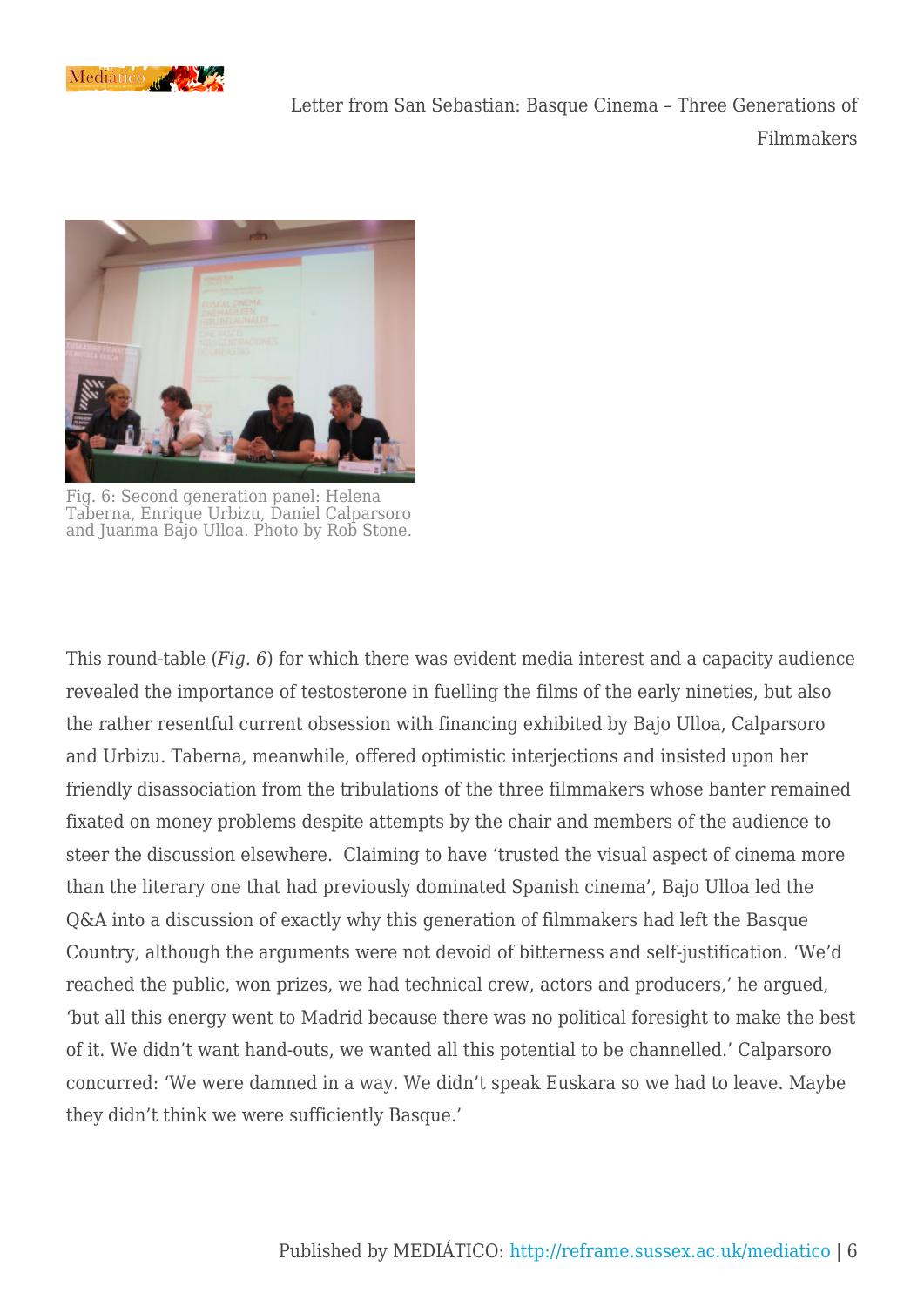

The third day brought a shift in emphasis towards contemporary filmmaking in the Basque Country and the importance of short films in the history and present condition of Basque cinema. Iñaki Lazkano (UPV/EHU) recounted the greatest hits of the Kimuak initiative with which the third wave is commonly associated before a morning round table in which the bonhomie exhibited by these filmmakers replaced the tensions exhibited by Bajo Ulloa and Calparsoro the previous evening. The Kimuak initiative fosters the making of short films in the Basque Country and its representatives tend to move between 'short' and 'long' films without limitations or prejudice (hence the inverted commas). The recent success of Ocho apellidos vascos, which was scripted by Borja Cobeaga featured in a lively discussion led by Txema Muñoz and featuring (*Fig. 7*) Jose Mari Goenaga (*80 egunean*), Pablo Malo (*Jardines deshabitados*), Aiser Altuna (*Aupa Etxebeste!*) Koldo Almandoz (*Ahate Pasa*) and Isabel Herguera (*Bajo la almohada*).



Fig. 7: Third day/third generation of Basque cinema: Borja Cobeaga, Jose Mari Goenaga, Pablo Malo, Asier Altuna, Koldo Almandoz, Isabel Herguera and Joxean Fernández (director of the Filmoteca Vasca).. Photo by Juantxo Egaña.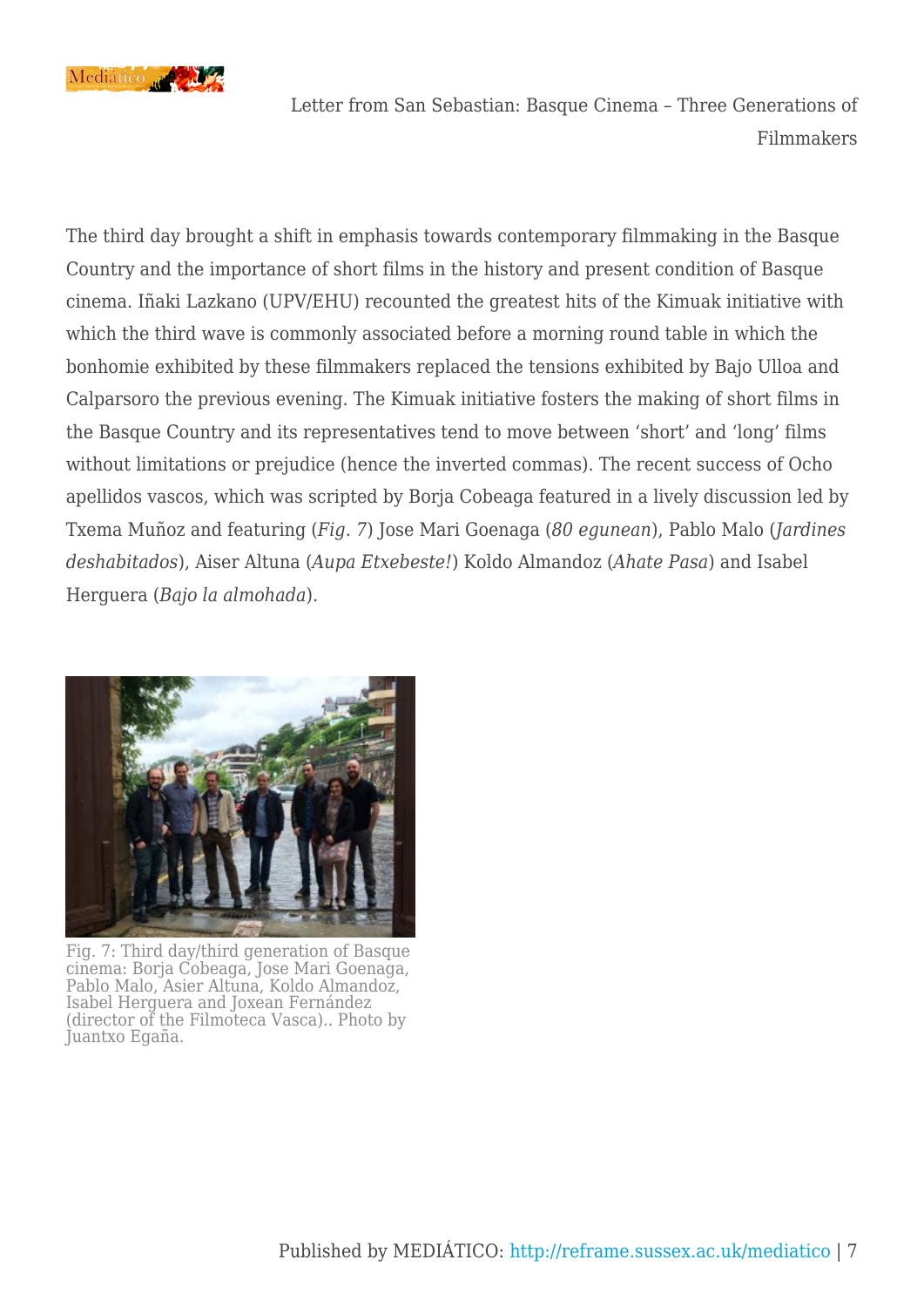



Fig. 8: Third generation round table chaired by Txema Muñoz and featuring Jose Mari Goenaga, Pablo Malo, Koldo Almandoz, Asier Altuna, Borja Cobeaga and Isabel Herguera. Photo by Rob Stone.

Money problems were certainly referenced in this panel (*Fig. 8*) but not allowed to dominate. By way of contrast, Cobeaga provoked hilarity and applause when he professed to have left the Basque Country for Madrid 'because I like going into to a bar and having the waiters be nice to me.' He recalled the impact of the films of the second wave on the third and admitted that he and his peers had 'yet to "kill the father"' in terms of a generationdefining feature, though he allowed that this could just as easily be a 'short' as a 'long' film. Goenaga recounted the production history of 80 egunean and admitted that EiTB (Basque Television) 'give you more money if you make the film in Euskara.' Perhaps the most accomplished of those in the panel, Altuna spoke eloquently about why 'the traditional production system is out of date' but discounted new methods of financing such as crowdfunding, which he described as 'like begging.'

Drawing to a close, the conference offered an interesting panel discussion with representatives of the Basque film industry and a round table of regional film critics from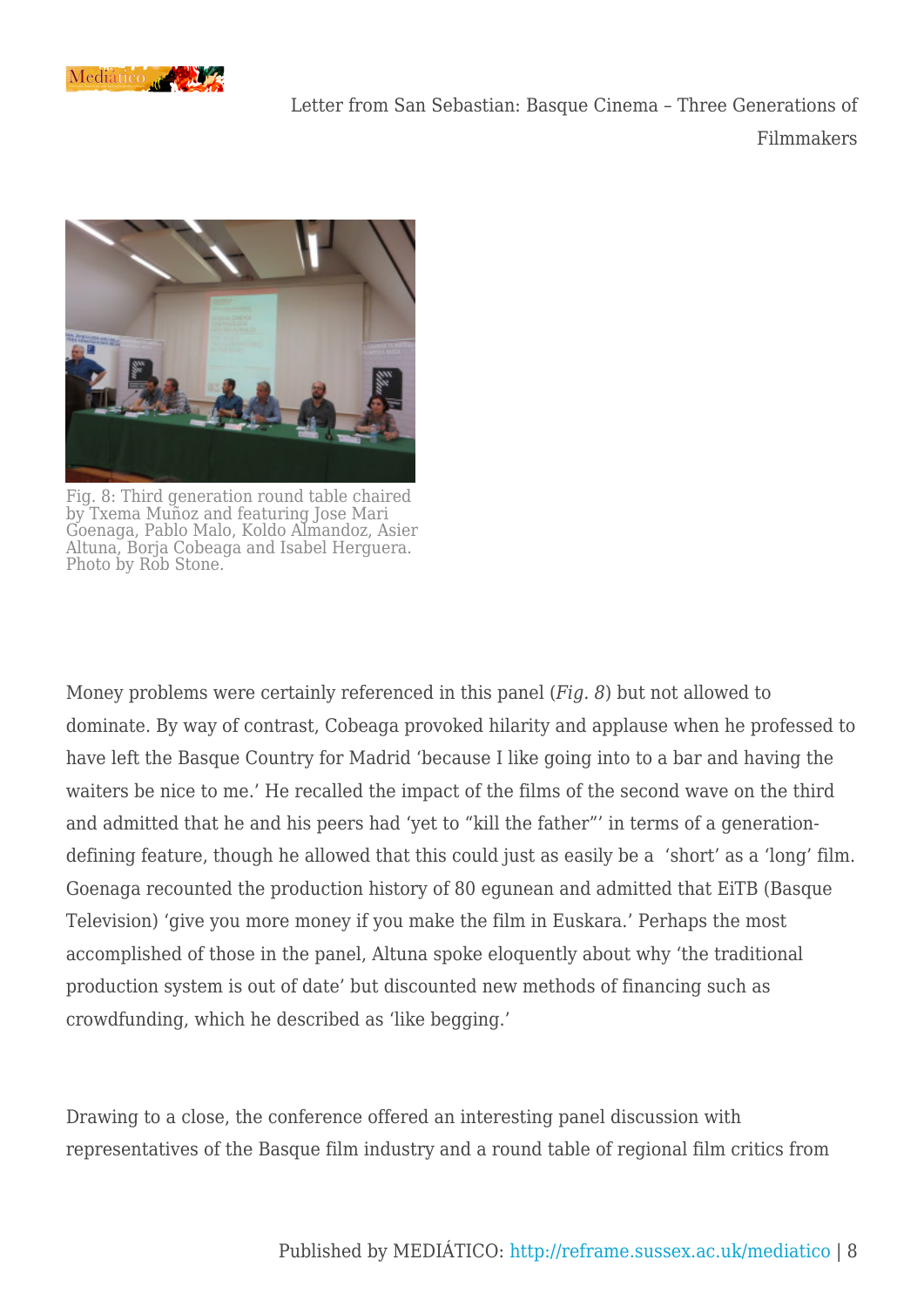

Basque newspapers, some of whom appeared to have shirked their major responsibility in favour of minor celebrity. Other notable papers included Susana Torrado (Universidad de Murcia) surveying academic writing on Basque cinema by Basque academics and María Pilar Rodríguez (Deusto) calling the attention of the conference to other examples of Basque cinema such as the films and documentaries made by the Basque diaspora. Andoni Elezcano (UPV/EHU) described the elliptical history of the film *Sinfonía vasca*, a copy of which he has only recently discovered, and Josu Martínez offered a similar account of the 'lost' film *Gure sor lekua*.

In sum, this three day conference on three generations of Basque filmmakers marked the territory of Basque cinema as one that is both thriving and frustrated. Vitality in academic writing, the activities of the EF/FV and the making of short films is evident and heartening. But financial limitations, the lack of support from the Spanish government for filmmakers and audiences, and complicated new forms of production and distribution are all threats to ingenuity and collaboration. Nevertheless, this was an event marked by optimism, of marking the start of something rather than its end, and of there being clear potential for continuity. A book of proceedings that includes revised versions of the papers and transcriptions of the various round tables and panels is currently in production and will be published by the EF/FV before the end of the year.

*[Figs 3, 5 & 7 and the featured image for this entry are by Juantxo Egaña and appeared at the [Filmoteca Vasca Facebook page](https://www.facebook.com/photo.php?fbid=778590962192343&set=a.254233561294755.83128.254200837964694&type=1) during the conference)* Share this:

- $\circ$  [Email](mailto:?subject=%5BShared%20Post%5D%20Letter%20from%20San%20Sebastian%3A%20Basque%20Cinema%20-%20Three%20Generations%20of%20Filmmakers&body=https%3A%2F%2Freframe.sussex.ac.uk%2Fmediatico%2F2014%2F07%2F14%2Fletter-from-san-sebastian-basque-cinema-three-generations-of-filmmakers%2F&share=email)
- o [Print](https://reframe.sussex.ac.uk/mediatico/2014/07/14/letter-from-san-sebastian-basque-cinema-three-generations-of-filmmakers/#print)